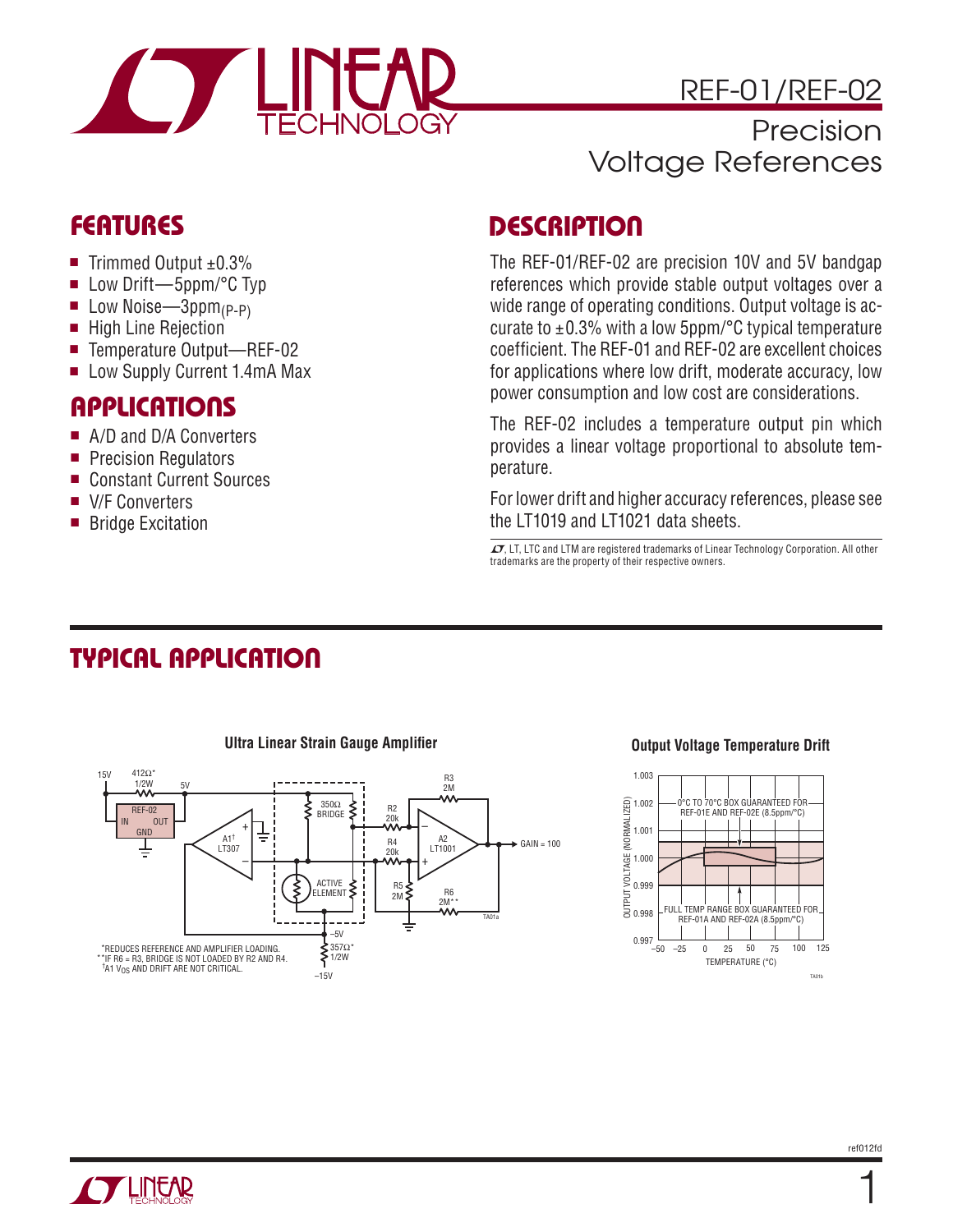## **ABSOLUTE MAXIMUM RATINGS**

| <b>Output Short-Circuit Duration</b> |  |
|--------------------------------------|--|
|                                      |  |
|                                      |  |
|                                      |  |
|                                      |  |

| REF-01/REF-02, REF-01A/REF-02A -55°C to 125°C |
|-----------------------------------------------|
|                                               |
| REF-01C/REF-02C, REF-01D/REF-02D  0°C to 70°C |
|                                               |

Lead Temperature (Soldering, 10 sec)...................300°C

### **PIN CONFIGURATION**



# **ORDER INFORMATION**

| <b>LEAD FREE FINISH</b> | <b>PART MARKING</b> | <b>PACKAGE DESCRIPTION</b> | <b>TEMPERATURE RANGE</b>            |
|-------------------------|---------------------|----------------------------|-------------------------------------|
| REF01EN8#PBF            | REF01EN8            | 8-Lead Plastic Dip         | 0°C to 70°C                         |
| REF01HN8#PBF            | REF01HN8            | 8-Lead Plastic Dip         | $0^{\circ}$ C to $70^{\circ}$ C     |
| REF01CN8#PBF            | REF01CN8            | 8-Lead Plastic Dip         | 0°C to 70°C                         |
| REF02EN8#PBF            | REF02EN8            | 8-Lead Plastic Dip         | 0°C to 70°C                         |
| REF02HN8#PBF            | REF02HN8            | 8-Lead Plastic Dip         | 0°C to 70°C                         |
| REF02CN8#PBF            | REF02CN8            | 8-Lead Plastic Dip         | 0°C to 70°C                         |
| REF02DN8#PBF            | REF02DN8            | 8-Lead Plastic Dip         | $0^{\circ}$ C to $70^{\circ}$ C     |
| REF01AH#PBF             |                     | 8-Lead TO-5 Metal Can      | $-55^{\circ}$ C to 125 $^{\circ}$ C |
| REF01H#PBF              |                     | 8-Lead TO-5 Metal Can      | $-55^{\circ}$ C to 125 $^{\circ}$ C |
| REF01EH#PBF             |                     | 8-Lead TO-5 Metal Can      | 0°C to 70°C                         |
| REF01HH#PBF             |                     | 8-Lead TO-5 Metal Can      | 0°C to 70°C                         |
| REF01CH#PBF             |                     | 8-Lead TO-5 Metal Can      | 0°C to 70°C                         |
| REF02H#PBF              |                     | 8-Lead TO-5 Metal Can      | $-55^{\circ}$ C to 125 $^{\circ}$ C |
| REF02EH#PBF             |                     | 8-Lead TO-5 Metal Can      | 0°C to 70°C                         |
| REF02HH#PBF             |                     | 8-Lead TO-5 Metal Can      | 0°C to 70°C                         |
| REF02CH#PBF             |                     | 8-Lead TO-5 Metal Can      | 0°C to 70°C                         |
|                         |                     |                            | ref012fd                            |

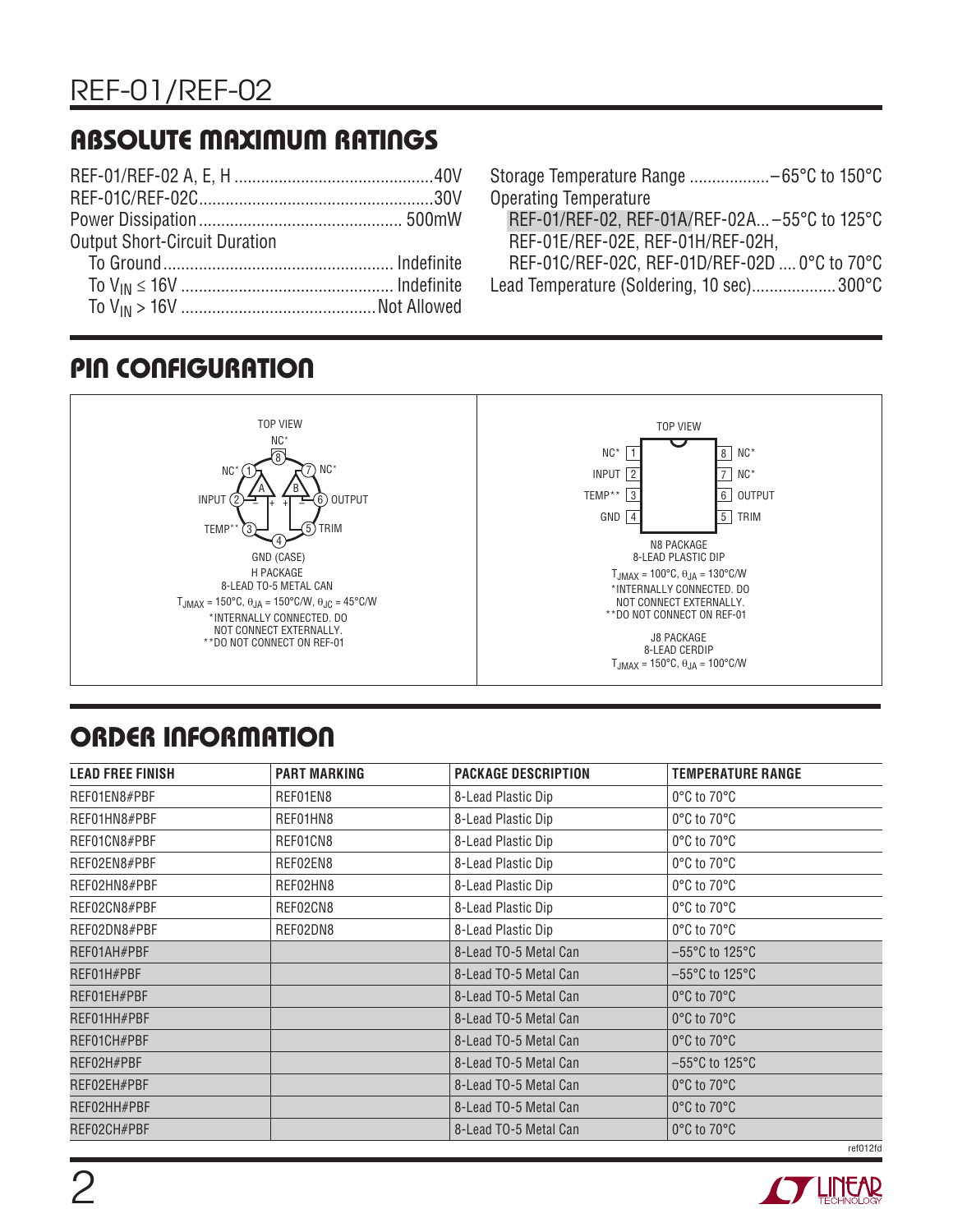## **ORDER INFORMATION**

| <b>LEAD FREE FINISH</b>  | <b>PART MARKING</b> | <b>PACKAGE DESCRIPTION</b>                                            | <b>TEMPERATURE RANGE</b>            |
|--------------------------|---------------------|-----------------------------------------------------------------------|-------------------------------------|
| REF02DH#PBF              |                     | 8-Lead TO-5 Metal Can                                                 | $0^{\circ}$ C to 70 $^{\circ}$ C    |
| REF01EJ8#PBF             |                     | 8-Lead Cerdip                                                         | $0^{\circ}$ C to 70 $^{\circ}$ C    |
| REF01HJ8#PBF             |                     | 8-Lead Cerdip                                                         | $0^{\circ}$ C to 70 $^{\circ}$ C    |
| REF01CJ8#PBF             |                     | 8-Lead Cerdip                                                         | $0^{\circ}$ C to 70 $^{\circ}$ C    |
| REF02EJ8#PBF             |                     | 8-Lead Cerdip                                                         | $0^{\circ}$ C to 70 $^{\circ}$ C    |
| REF02HJ8#PBF             |                     | 8-Lead Cerdip                                                         | $0^{\circ}$ C to 70 $^{\circ}$ C    |
| REF02CJ8#PBF             |                     | 8-Lead Cerdip                                                         | $0^{\circ}$ C to 70 $^{\circ}$ C    |
| REF02DJ8#PBF             |                     | 8-Lead Cerdip                                                         | $0^{\circ}$ C to 70 $^{\circ}$ C    |
|                          |                     | <b>OBSOLETE</b><br><b>Consider the N Package for Alternate Source</b> |                                     |
| <b>LEAD BASED FINISH</b> | <b>PART MARKING</b> | <b>PACKAGE DESCRIPTION</b>                                            | <b>TEMPERATURE RANGE</b>            |
| REF02AH                  | REF02AH             | 8-Lead TO-5 Metal Can                                                 | $-55^{\circ}$ C to 125 $^{\circ}$ C |
| REF02AJ8                 | REF02AJ8            | 8-Lead Cerdip                                                         | $-55^{\circ}$ C to 125 $^{\circ}$ C |

Consult LTC Marketing for parts specified with wider operating temperature ranges.

For more information on lead free part marking, go to: http://www.linear.com/leadfree/

For more information on tape and reel specifications, go to: http://www.linear.com/tapeandreel/

#### **ELECTRICAL CHARACTERISTICS** V<sub>IN</sub> = 15V, T<sub>A</sub> = 25°C unless otherwise noted.

| <b>SYMBOL</b>                                      | <b>PARAMETER</b>                           | <b>CONDITIONS</b>                    |                                | MIN           | REF-01A/E, REF-02A/E<br><b>TYP</b> | <b>MAX</b>     | <b>MIN</b>    | REF-01H, REF-02H<br><b>TYP</b> | <b>MAX</b>     | <b>UNITS</b>                         |
|----------------------------------------------------|--------------------------------------------|--------------------------------------|--------------------------------|---------------|------------------------------------|----------------|---------------|--------------------------------|----------------|--------------------------------------|
| $V_0$                                              | Output Voltage                             | $I_1 = 0mA$                          | <b>REF-01</b><br><b>REF-02</b> | 9.97<br>4.985 | 10<br>5                            | 10.03<br>5.015 | 9.95<br>4.975 | 10<br>5                        | 10.05<br>5.025 | $\vee$<br>V                          |
|                                                    | <b>Output Adjustment Range</b>             | $R_P = 10k\Omega$                    | <b>REF-01</b><br><b>REF-02</b> | ±3<br>±3      | $5, -27$<br>$5, -13$               |                | ±3<br>±3      | $5, -27$<br>$5, -13$           |                | $\frac{0}{0}$<br>$\frac{0}{0}$       |
| $e_{nP-P}$                                         | Output Voltage Noise                       | 0.1Hz to 10Hz (Note 7)               | <b>REF-01</b><br><b>REF-02</b> |               | 20<br>10                           |                |               | 20<br>10                       |                | $\mu V_{P-P}$<br>µV <sub>P-P</sub>   |
| $V_{IN}$                                           | Input Voltage Range                        |                                      | <b>REF-01</b><br><b>REF-02</b> | 12            |                                    | 40<br>40       | 12            |                                | 40<br>40       | V<br>V                               |
| $\Delta V_{\underline{OUT}}$<br>$\Delta V_{IN}$    | Line Regulation<br>(Note 2)                | $(V_{OIII} + 3V) \le V_{IN} \le 33V$ |                                |               | 0.0001                             | 0.01           |               | 0.0001                         | 0.01           | $\frac{\%}{V}$                       |
| $\Delta V_{\text{OUT}}$<br>$\Delta I_{\text{OUT}}$ | <b>Load Regulation</b><br>(Note 2)         | $I_1 = 0$ mA to 10mA                 | <b>REF-01</b><br><b>REF-02</b> |               | 0.0005<br>0.001                    | 0.008<br>0.01  |               | 0.0005<br>0.001                | 0.01<br>0.01   | $\frac{\%}{mA}$<br>$\frac{9}{6}$ /mA |
| ΙQ                                                 | Quiescent Supply Current                   | No Load                              |                                |               | 0.65                               | 1.4            |               | 0.65                           | 1.4            | mA                                   |
| $I_{\text{OUT}}$                                   | <b>Load Current</b><br><b>Sink Current</b> |                                      |                                | 10<br>$-0.3$  | 20<br>$-20$                        |                | 10<br>$-0.3$  | 20<br>$-20$                    |                | mA<br>mA                             |
| $I_{SC}$                                           | <b>Short-Circuit Current</b>               | $V_0 = 0V$                           |                                |               | 25                                 |                |               | 25                             |                | mA                                   |
| $V_T$                                              | Temperature Voltage Output                 | (Note 3)                             | REF-02 Only                    |               | 620                                |                |               | 620                            |                | mV                                   |

#### $V_{IN}$  = 15V,  $T_A$  = 25°C unless otherwise noted.

| <b>SYMBOL</b> | <b>PARAMETER</b>        | <b>CONDITIONS</b>      |                                | MIN         | <b>REF-01C, REF-02C</b><br>TYP | <b>MAX</b>   | <b>MIN</b> | <b>REF-02D</b><br><b>TYP</b> | <b>MAX</b> | <b>UNITS</b>                   |
|---------------|-------------------------|------------------------|--------------------------------|-------------|--------------------------------|--------------|------------|------------------------------|------------|--------------------------------|
| $V_0$         | Output Voltage          | $= 0mA$                | <b>REF-01</b><br><b>REF-02</b> | 9.9<br>4.95 | 10                             | 10.1<br>5.05 | 4.9        | 5                            | 5.1        | V<br>V                         |
|               | Output Adjustment Range | $R_P = 10k\Omega$      | <b>REF-01</b><br><b>REF-02</b> | ±2.7        | $5. -27$<br>$5. -13$           |              | ±2         | $5. - 13$                    |            | $\frac{0}{0}$<br>$\frac{0}{0}$ |
| $e_{nP-P}$    | Output Voltage Noise    | 0.1Hz to 10Hz (Note 7) | <b>REF-01</b><br>REF-02        |             | 30                             |              |            | 12                           |            | $\mu V_{P-P}$<br>$\mu V_{P-P}$ |
|               |                         |                        |                                |             |                                |              |            |                              |            | ref012fd                       |

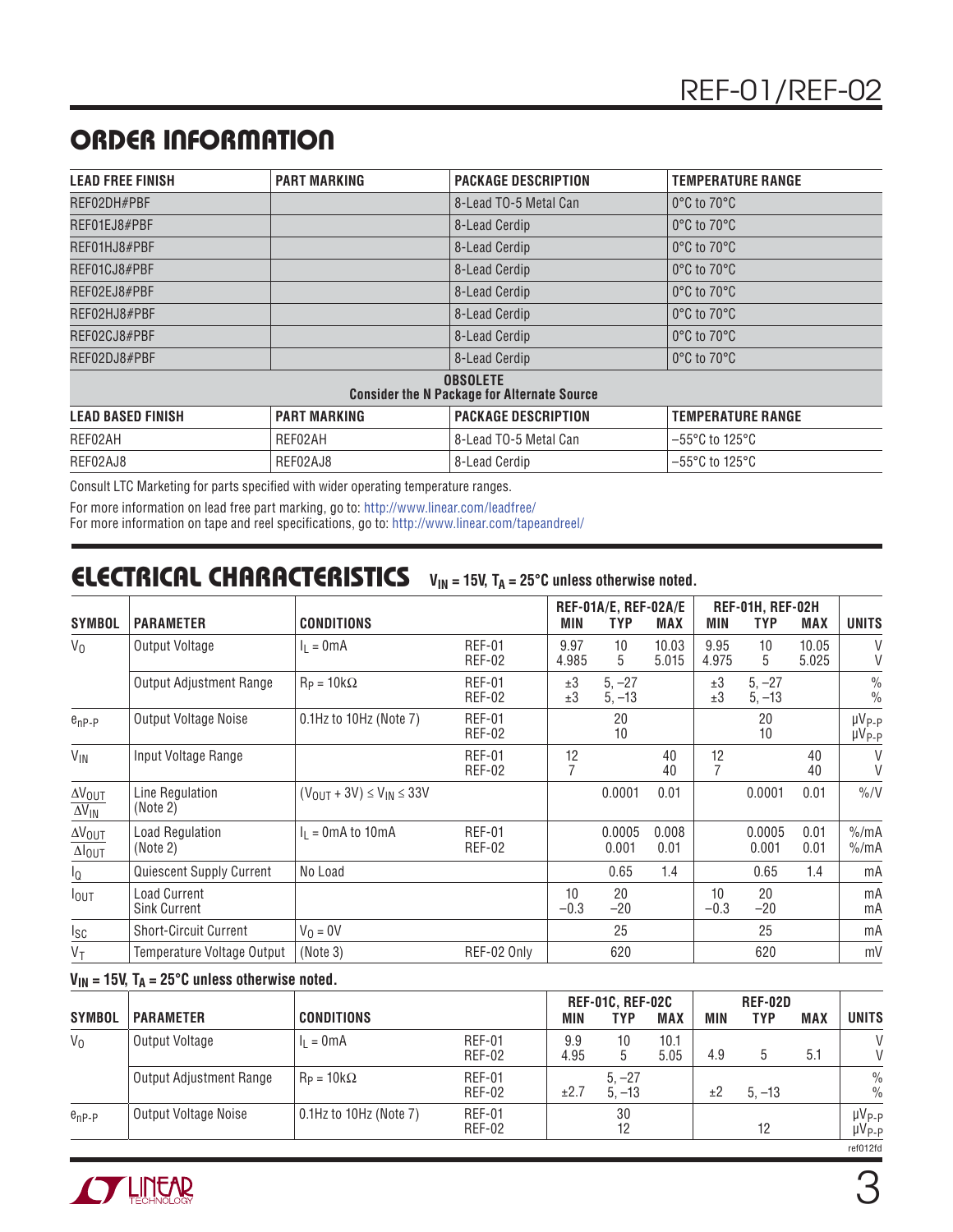#### **ELECTRICAL CHARACTERISTICS**  $V_{IN}$  = 15V,  $T_A$  = 25°C unless otherwise noted.

| <b>SYMBOL</b>                                                | <b>PARAMETER</b>                           | <b>CONDITIONS</b>                          |             | MIN         | <b>REF-01C, REF-02C</b><br>TYP | <b>MAX</b> | MIN         | <b>REF-02D</b><br><b>TYP</b> | <b>MAX</b> | <b>UNITS</b>                         |
|--------------------------------------------------------------|--------------------------------------------|--------------------------------------------|-------------|-------------|--------------------------------|------------|-------------|------------------------------|------------|--------------------------------------|
| $\Delta V_{\text{OUT}}$<br>$\overline{\Delta V_{\text{IN}}}$ | Line Regulation<br>(Note 2)                | $(V_{OUIT} + 3V) \le V_{IN} \le 33V$       |             |             | 0.0001                         | 0.015      |             | 0.0001                       | 0.04       | $\frac{9}{6}$                        |
| $\frac{\Delta V_{OUT}}{\Delta I_{OUT}}$                      | <b>Load Regulation</b><br>(Note 2)         | $I_1 = 0$ mA to 8mA<br>$I_1 = 0$ mA to 4mA |             |             | 0.0005                         | 0.015      |             | 0.001                        | 0.04       | $\frac{\%}{m}$ A<br>$\frac{\%}{m}$ A |
| $I_{\mathbb{Q}}$                                             | Quiescent Supply Current                   | No Load                                    |             |             | 0.65                           | 1.6        |             | 0.65                         | 2          | mA                                   |
| $I_{\text{OUT}}$                                             | <b>Load Current</b><br><b>Sink Current</b> |                                            |             | 8<br>$-0.2$ | 20<br>20                       |            | 8<br>$-0.2$ | 20<br>20                     |            | mA<br>mA                             |
| $I_{SC}$                                                     | <b>Short-Circuit Current</b>               | $V_0 = 0V$                                 |             |             | 25                             |            |             | 25                           |            | mA                                   |
| $V_T$                                                        | Temperature Voltage Output                 | (Note 3)                                   | REF-02 Only |             | 620                            |            |             | 620                          |            | mV                                   |

#### The  $\bullet$  denotes the specifications which apply over the full operating temperature range, otherwise specifications are at T<sub>A</sub> = 25°C. **VIN = 15V, –55°C ≤ TA ≤ ±125°C for REF-01A/REF-02A and REF-01/REF-02, 0°C ≤ TA ≤ 70°C for REF-01E/REF-02E and**   $R\ddot{E}F-01H/REF-02H$ ,  $I_L = 0mA$  unless otherwise noted.

| <b>SYMBOL</b>                                     | <b>PARAMETER</b>                                                                   | <b>CONDITIONS</b>                                                                                     | MIN | REF-01A/E, REF-02A/E<br>TYP | <b>MAX</b>     | MIN | <b>REF-01H/REF-02H</b><br><b>TYP</b> | <b>MAX</b>     | <b>UNITS</b>                      |
|---------------------------------------------------|------------------------------------------------------------------------------------|-------------------------------------------------------------------------------------------------------|-----|-----------------------------|----------------|-----|--------------------------------------|----------------|-----------------------------------|
| $\frac{\Delta V}{\Delta T}$                       | Output Voltage Change With<br>Temperature (Notes 4, 5)                             | $0^{\circ}C \leq T_A \leq 70^{\circ}C$<br>$-55^{\circ}$ C $\leq$ T <sub>A</sub> $\leq$ 125°C          |     | 0.02<br>0.09                | 0.06<br>0.15   |     | 0.035<br>0.144                       | 0.17<br>0.45   | $\frac{0}{0}$<br>$\frac{0}{0}$    |
| <b>TC</b>                                         | <b>Output Voltage Temperature</b><br>Coefficient                                   | (Note 6)                                                                                              |     | 5                           | 8.5            |     | 8                                    | 25             | ppm/°C                            |
|                                                   | Change in $V_{\Omega}$ Temperature<br><b>Coefficient With Output</b><br>Adjustment | $R_P = 10k\Omega$                                                                                     |     | 0.5                         |                |     | 0.5                                  |                | ppm/%                             |
| $\Delta V_{\text{OUT}}$<br>$\Delta V_{\text{IN}}$ | Line Regulation<br>$(V_{OUT} + 3V) \le V_{IN} \le 33V$ (Note 2)                    | $0^{\circ}$ C $\leq$ T <sub>A</sub> $\leq$ 70°C<br>$-55^{\circ}$ C $\leq$ T <sub>A</sub> $\leq$ 125°C |     | 0.0001<br>0.0001            | 0.012<br>0.015 |     | 0.0001<br>0.0001                     | 0.012<br>0.015 | $\frac{0}{0}$ /V<br>$\frac{9}{6}$ |
| $\Delta V_{OUT}$<br>$\Delta I_{OUT}$              | Load Regulation<br>$(I1 = 0mA to 8mA)$ (Note 2)                                    | $0^{\circ}C \leq T_A \leq 70^{\circ}C$<br>$-55^{\circ}$ C $\leq$ T <sub>A</sub> $\leq$ 125°C          |     | 0.002<br>0.002              | 0.01<br>0.012  |     | 0.002<br>0.002                       | 0.012<br>0.015 | $\%$ /mA<br>$\frac{\%}{m}$ A      |
|                                                   | Temperature Voltage Output<br>Temperature Coefficient                              | (Note 3) REF-02                                                                                       |     | 2.1                         |                |     | 2.1                                  |                | $mV$ <sup>o</sup> $C$             |

The  $\bullet$  denotes the specifications which apply over the full operating temperature range, otherwise specifications are at  $T_A = 25^\circ C$ .  $V_{IN}$  = 15V,  $0^{\circ}C \le T_A \le 70^{\circ}C$  and  $I_L$  = 0mA unless otherwise noted.

| <b>SYMBOL</b>                                         | <b>PARAMETER</b>                                                            | <b>CONDITIONS</b>    | MIN | <b>REF-01C, REF-02C</b><br>TYP | <b>MAX</b> | MIN | <b>REF-02D</b><br><b>TYP</b> | <b>MAX</b> | <b>UNITS</b>   |
|-------------------------------------------------------|-----------------------------------------------------------------------------|----------------------|-----|--------------------------------|------------|-----|------------------------------|------------|----------------|
| $\frac{\Delta V}{\Delta T}$                           | Output Voltage Change With<br>Temperature                                   | (Notes 4, 5)         |     |                                | 0.45       |     |                              | 1.7        | $\frac{0}{0}$  |
| TC                                                    | Output Voltage Temperature<br>Coefficient                                   | (Note 6)             |     | 8                              | 65         |     | 8                            | 250        | ppm/°C         |
|                                                       | Change in $V_0$ Temperature<br><b>Coefficient With Output</b><br>Adjustment | $R_P = 10k\Omega$    |     | 0.5                            |            |     | 0.5                          |            | ppm/%          |
| $\Delta V_{OUT}$<br>$\overline{\Delta V_{\text{IN}}}$ | Line Regulation<br>(Note 2)                                                 | $V_{IN}$ = 8V to 30V |     | 0.0001                         | 0.018      |     | 0.0001                       | 0.05       | $\frac{9}{6}$  |
| $\Delta V_{\text{OUT}}$<br>$\Delta I_{\text{OUT}}$    | Load Regulation<br>(Note 2)                                                 | $I_1 = 0$ mA to 5mA  |     | 0.002                          | 0.018      |     | 0.002                        | 0.05       | $\frac{\%}{m}$ |
|                                                       | Temperature Voltage Output<br><b>Temperature Coefficient</b>                | (Note 3) REF-02      |     | 2.1                            |            |     | 2.1                          |            | mV/°C          |

ref012fd

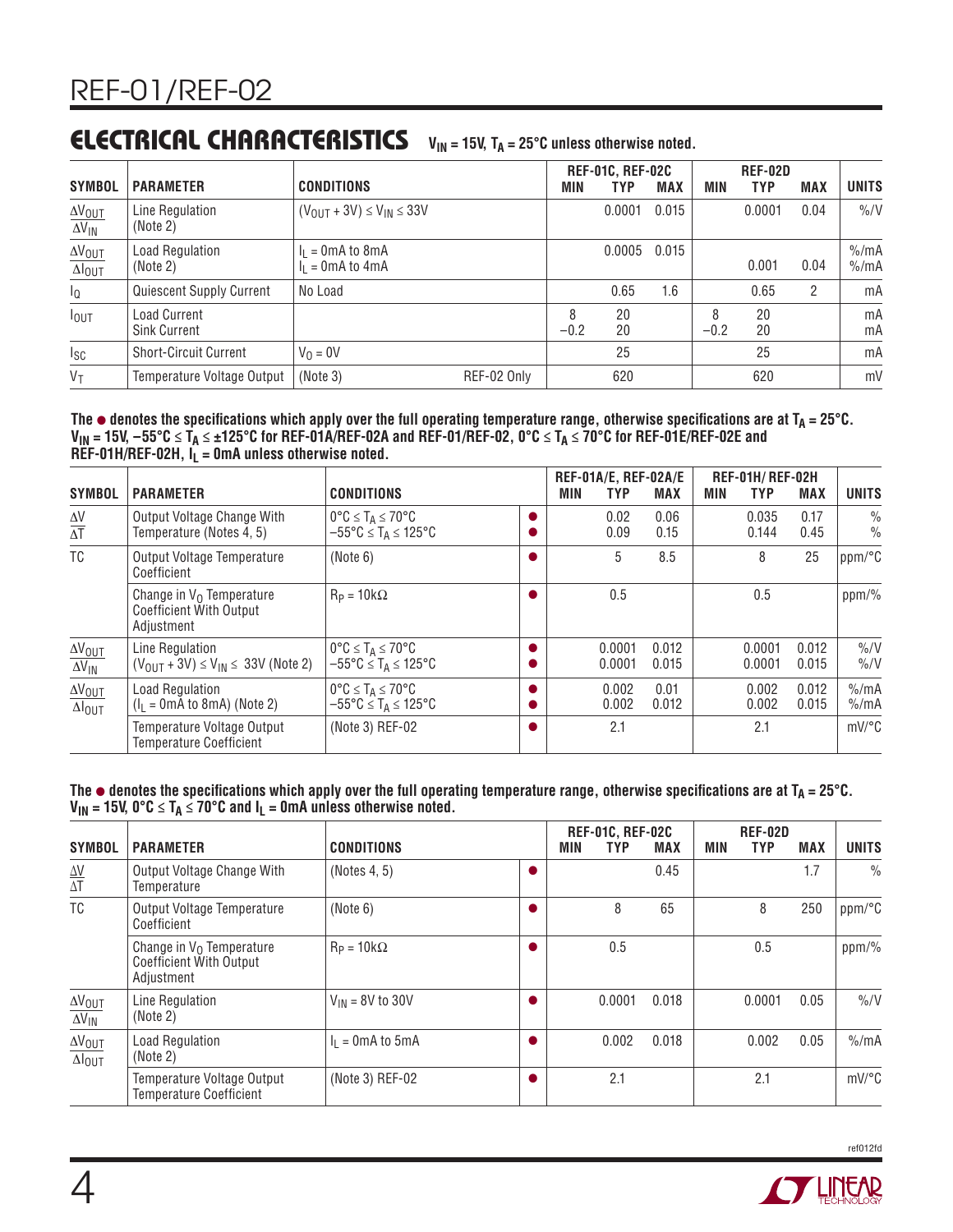## **ELECTRICAL CHARACTERISTICS**

**Note 1:** Stresses beyond those listed under Absolute Maximum Ratings may cause permanent damage to the device. Exposure to any Absolute Maximum Rating condition for extended periods may affect device reliability and lifetime.

**Note 2:** Line and load regulation specifications include the effect of self heating.

**Note 3:** Limit current in or out of Pin 3 to 50nA and capacitance on Pin 3 to 30pF.

**Note 4:**  $\Delta V$  is defined as the absolute difference between the maximum output voltage and the minimum output voltage over the specified temperature range expressed as a percentage of nominal output.

$$
\Delta V = \left| \frac{V_{MAX} - V_{MIN}}{V_{OUT}} \right| \cdot 100
$$

**Note 5:** ΔV specification applies trimmed or untrimmed.

**Note 6:** TC is defined as ΔV divided by the temperature range, i.e.,

$$
TC = \frac{\Delta V}{T_{MAX} - T_{MIN}}
$$

**Note 7:** 0.1Hz to 10Hz noise cannot be 100% tested on modern high speed test equipment, so Linear Technology does not put a guaranteed maximum specification on this parameter for standard units. 100% bench testing of 0.1Hz to 10Hz noise is available on special request. To ensure low output noise, Linear Technology does 100% test 10Hz to 1kHz noise. Consult factory for details.

#### **PACKAGE DESCRIPTION**



**H Package 8-Lead TO-5 Metal Can (.230 Inch PCD)** (Reference LTC DWG # 05-08-1321)

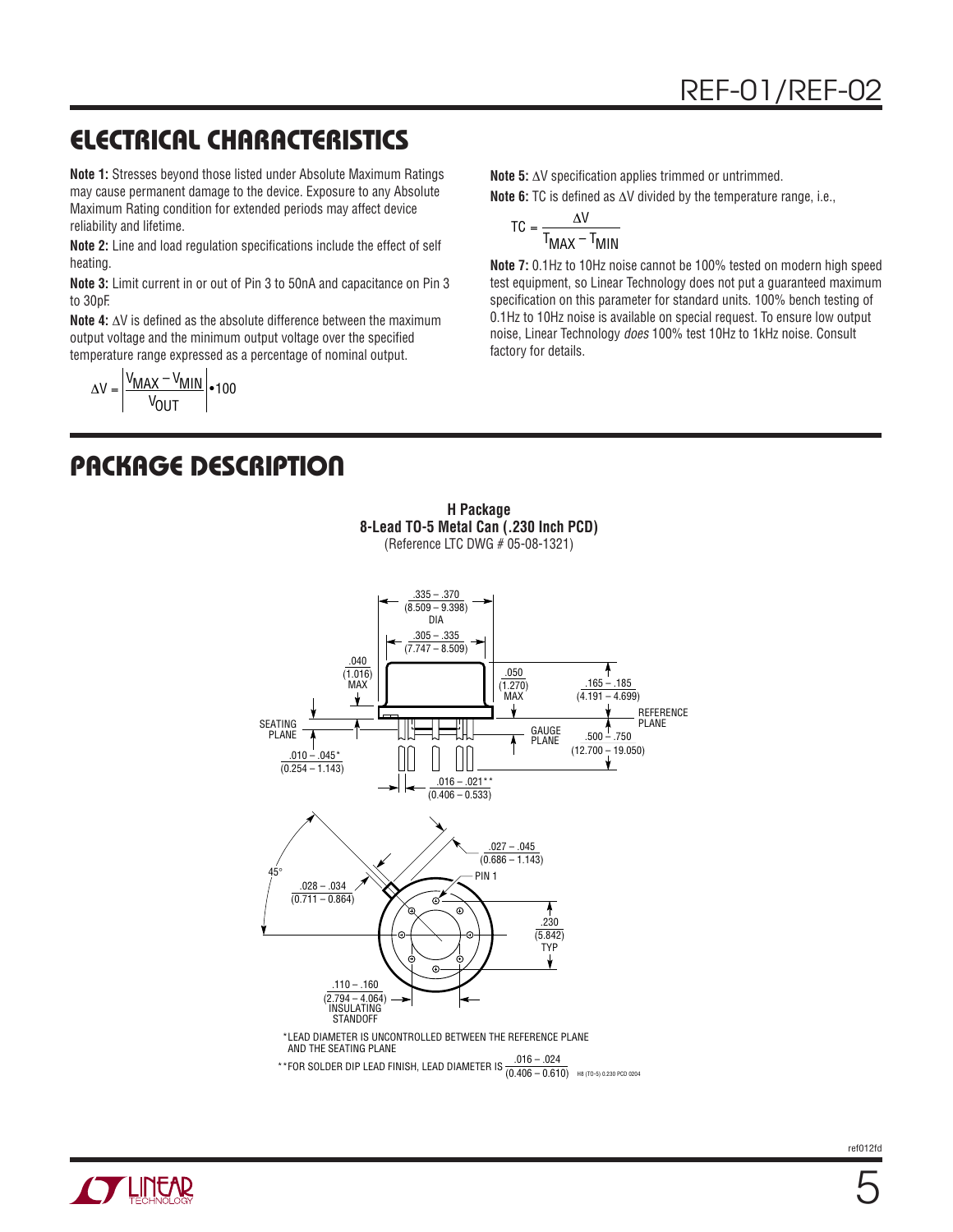#### **PACKAGE DESCRIPTION**



**J8 Package 8-Lead CERDIP (Narrow .300 Inch, Hermetic)** (Reference LTC DWG # 05-08-1110)



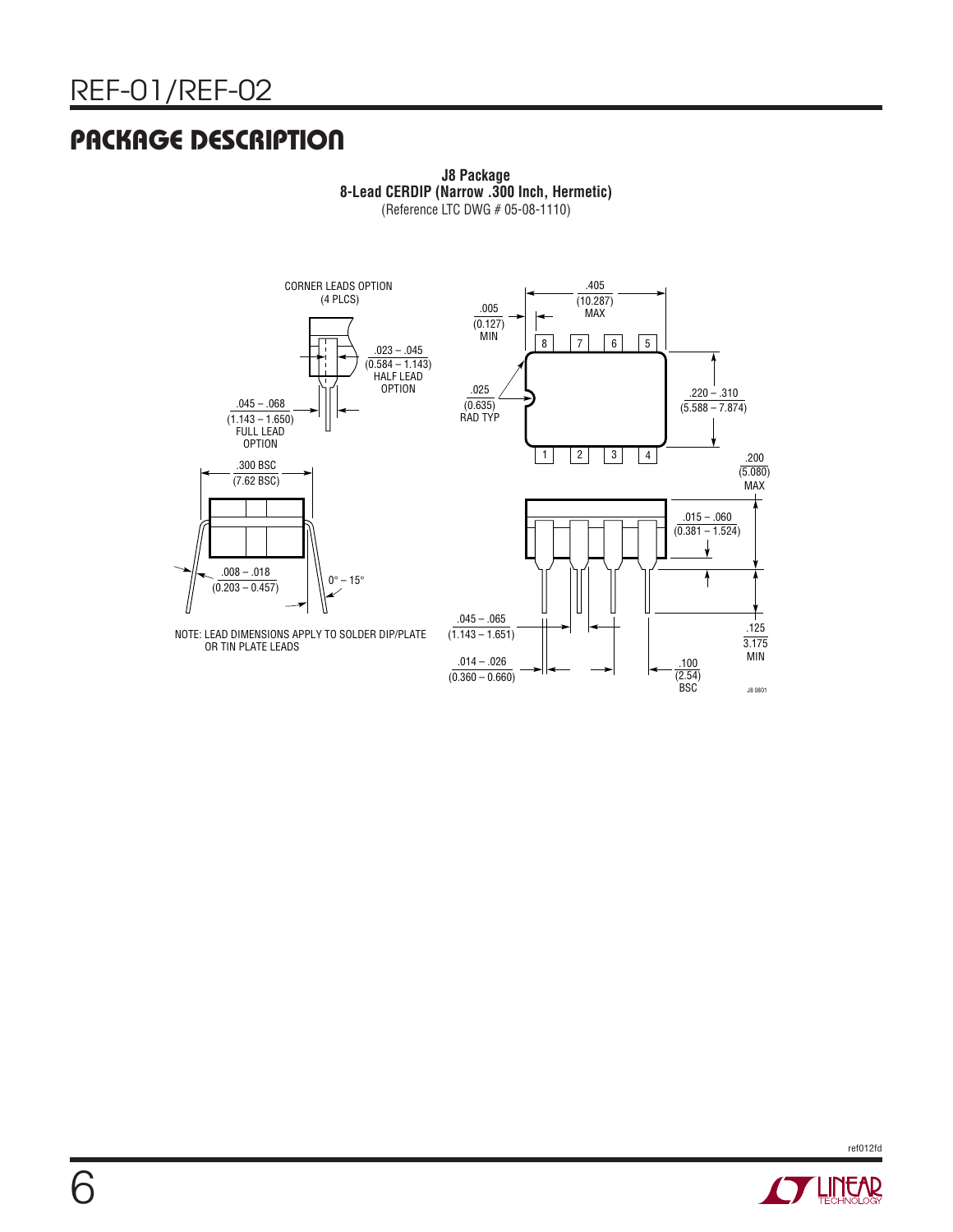#### **PACKAGE DESCRIPTION**

**N8 Package 8-Lead PDIP (Narrow .300 Inch)** (Reference LTC DWG # 05-08-1510)



NOTE:<br>1. DIMENSIONS ARE MILLIMETERS

\*THESE DIMENSIONS DO NOT INCLUDE MOLD FLASH OR PROTRUSIONS. MOLD FLASH OR PROTRUSIONS SHALL NOT EXCEED .010 INCH (0.254mm)



7